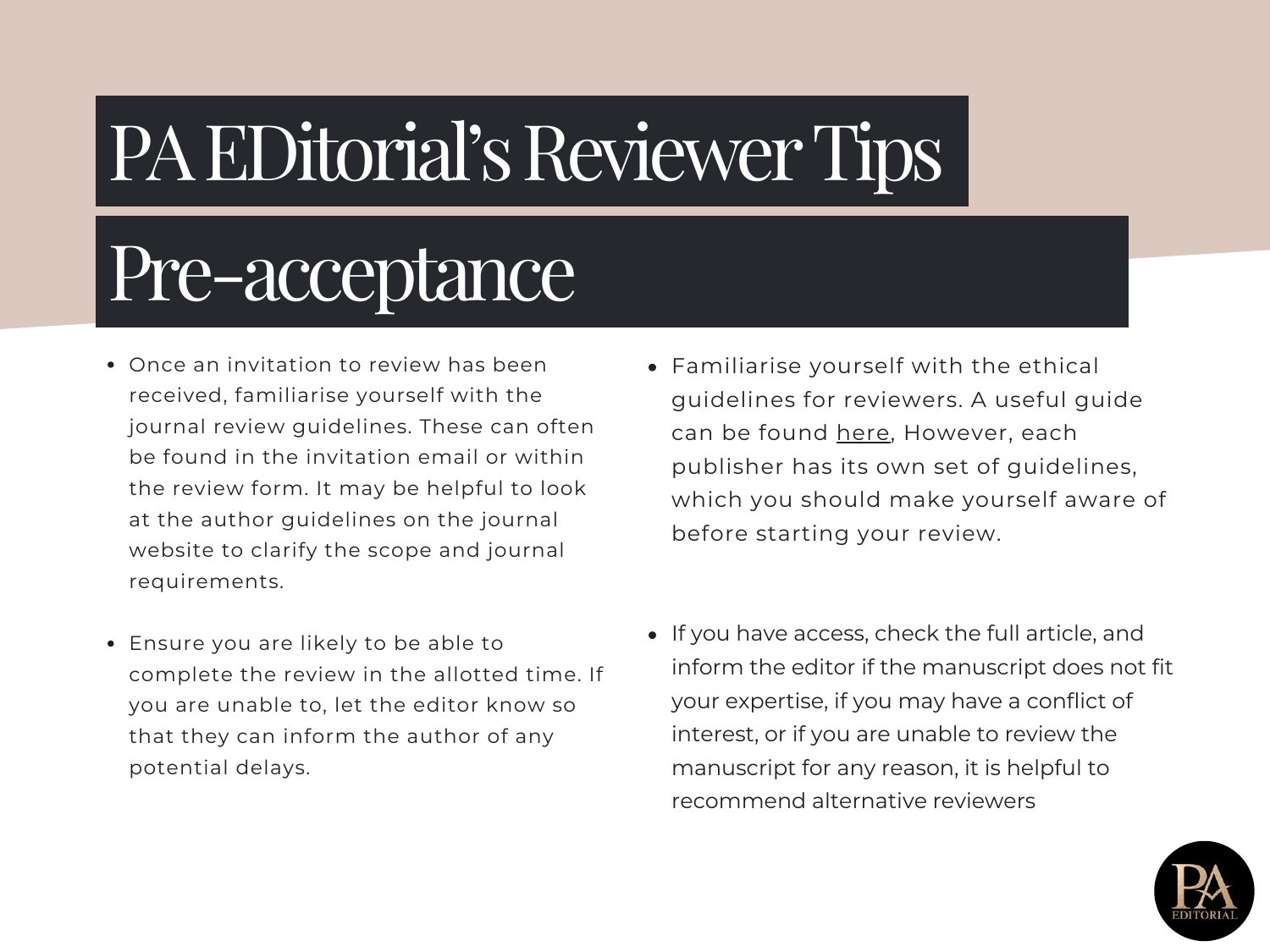#### Accepting to review

- Once you are sure you are the right candidate to review the selected article, you will likely be required to log onto the journal's submission system to open the manuscript and review form. Review forms can vary; they may be very structured or simply allow you to write free text.
- Ensure that you keep the manuscript confidential at all times; you must not share it with anyone else without permission from the editor.

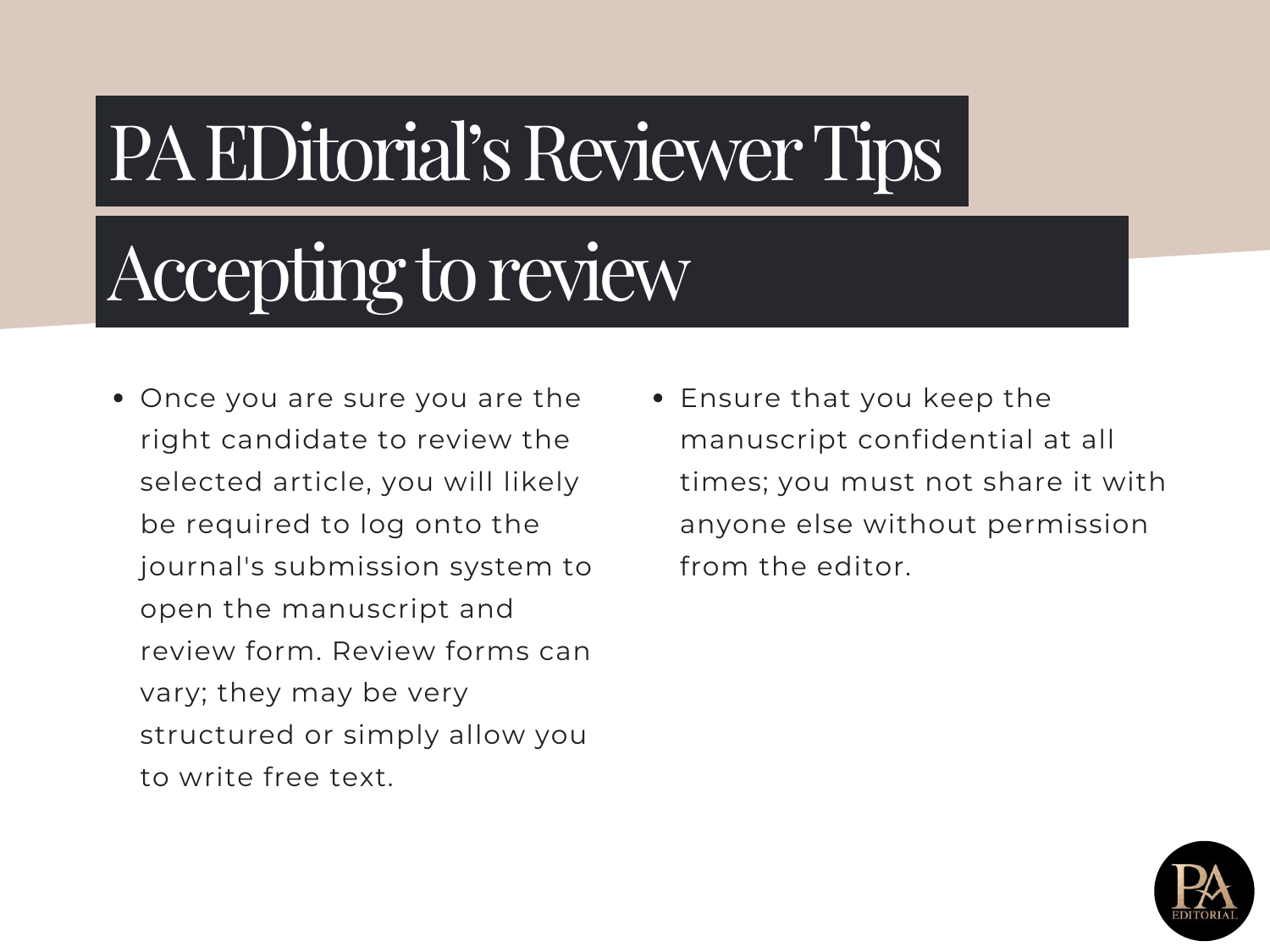# Completing your review– part one

Each journal will provide detailed instructions guiding you through the review process. They will inform you of what specific information you should be assessing.

#### A general guide:

- Provide your overall opinion and general observations.
- Be courteous and constructive: highlight anything that is unclear and request further explanation.
- Make suggestions on how clarity and quality could be improved.
- Confirm whether you feel the subject of the paper is sufficiently interesting to justify its length. Highlight specific areas that may be shortened if appropriate.
- Highlight if the English is not good enough for the technical aspects of the paper to be fully understood.

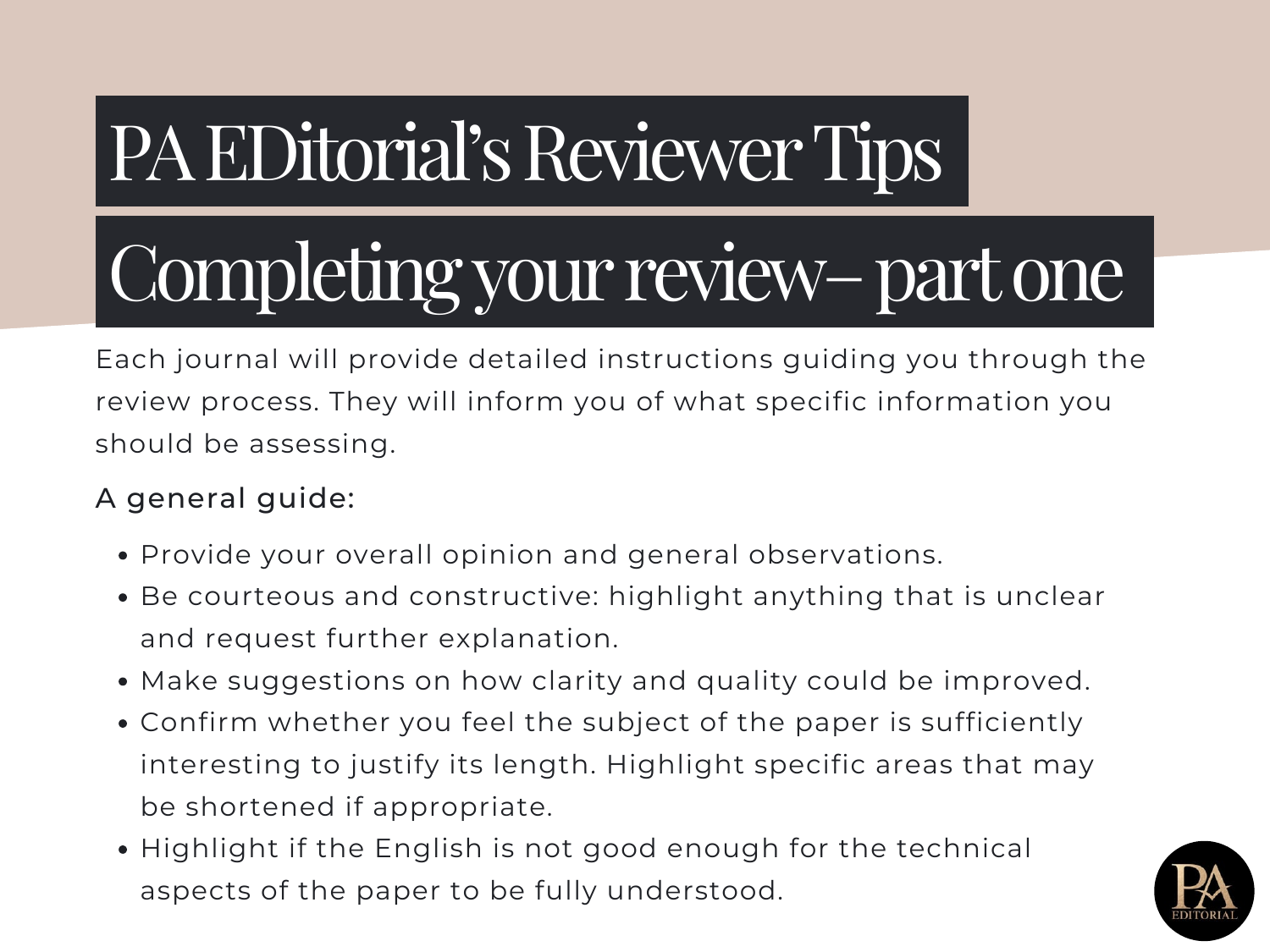# Completing your review– part two

A general guide:

- Be positive when possible. If the paper will be an excellent addition to the literature, then it is useful to mention this.
- Highlight any ethical concerns with the study. Experiments including patient or animal data should properly be documented. Most journals require ethical approval by the author's host organisation. Journal-specific guidelines provide details on this.
- Stay within the scope of the article and do not veer off-topic.
- The review should not include any personal remarks or personal details, including your name (unless it is an open peer review).
- If you're reviewing a revised manuscript, the authors should have provided a list of reviewers' changes and/or comments. You should comment on whether the authors have satisfactorily responded to reviewer comments/concerns.

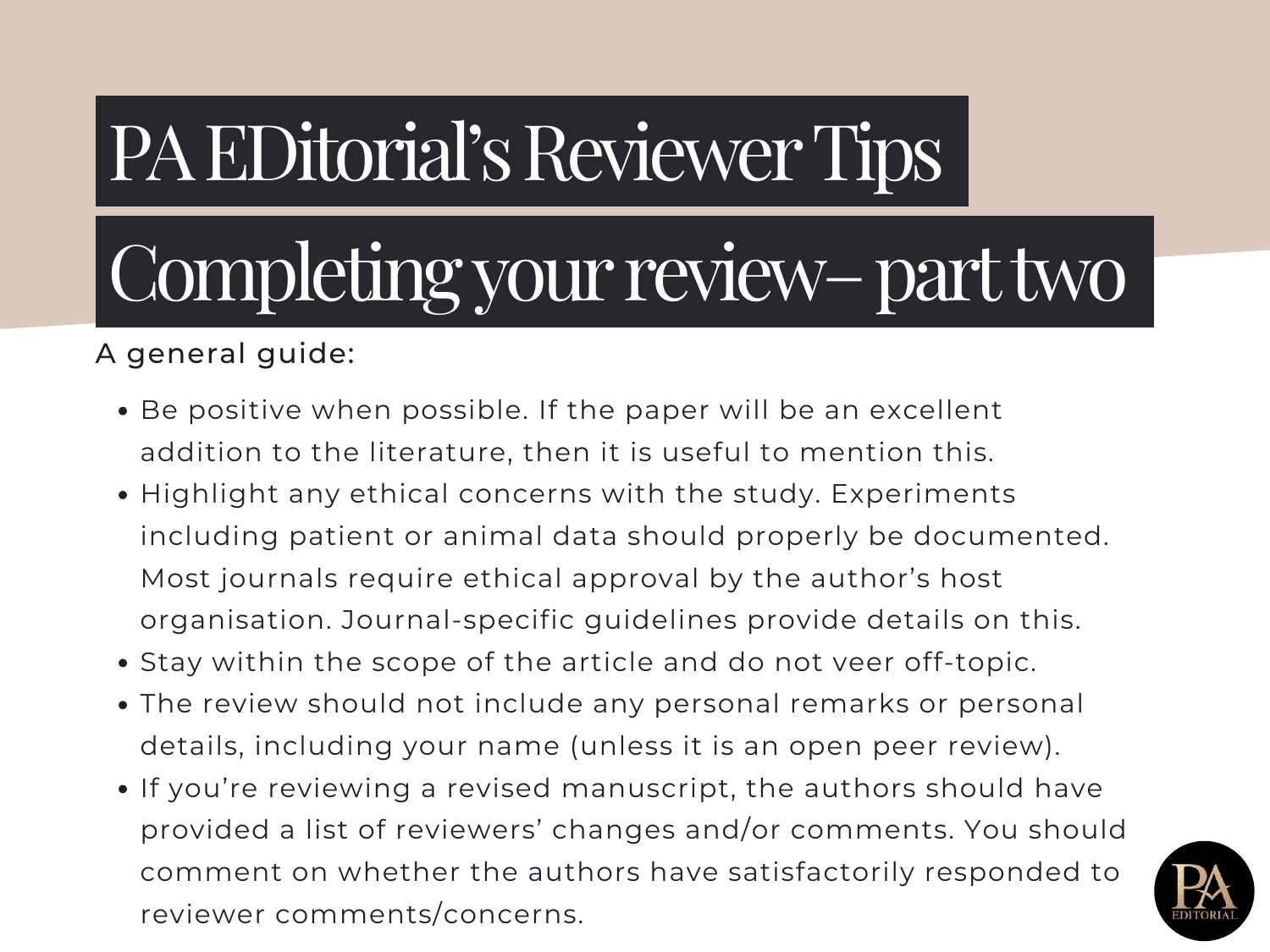#### Makingarecommendation

Once you've completed your assessment, you need to make a recommendation to the editor regarding suitability for publication. Specific recommendation types can vary according to journal but generally include:

- Accept: the paper is suitable for publication in its current form.
- Revise: either major or minor revisions required.
- Reject: the paper is not suitable for publication in the journal.

Your review should be suitable for sending to the author, although there will usually be an opportunity to direct separate comments to both the editor and author. To help the editor and author, it is sometimes helpful to structure your comments by numbering them or to separate comments into major and minor issues.

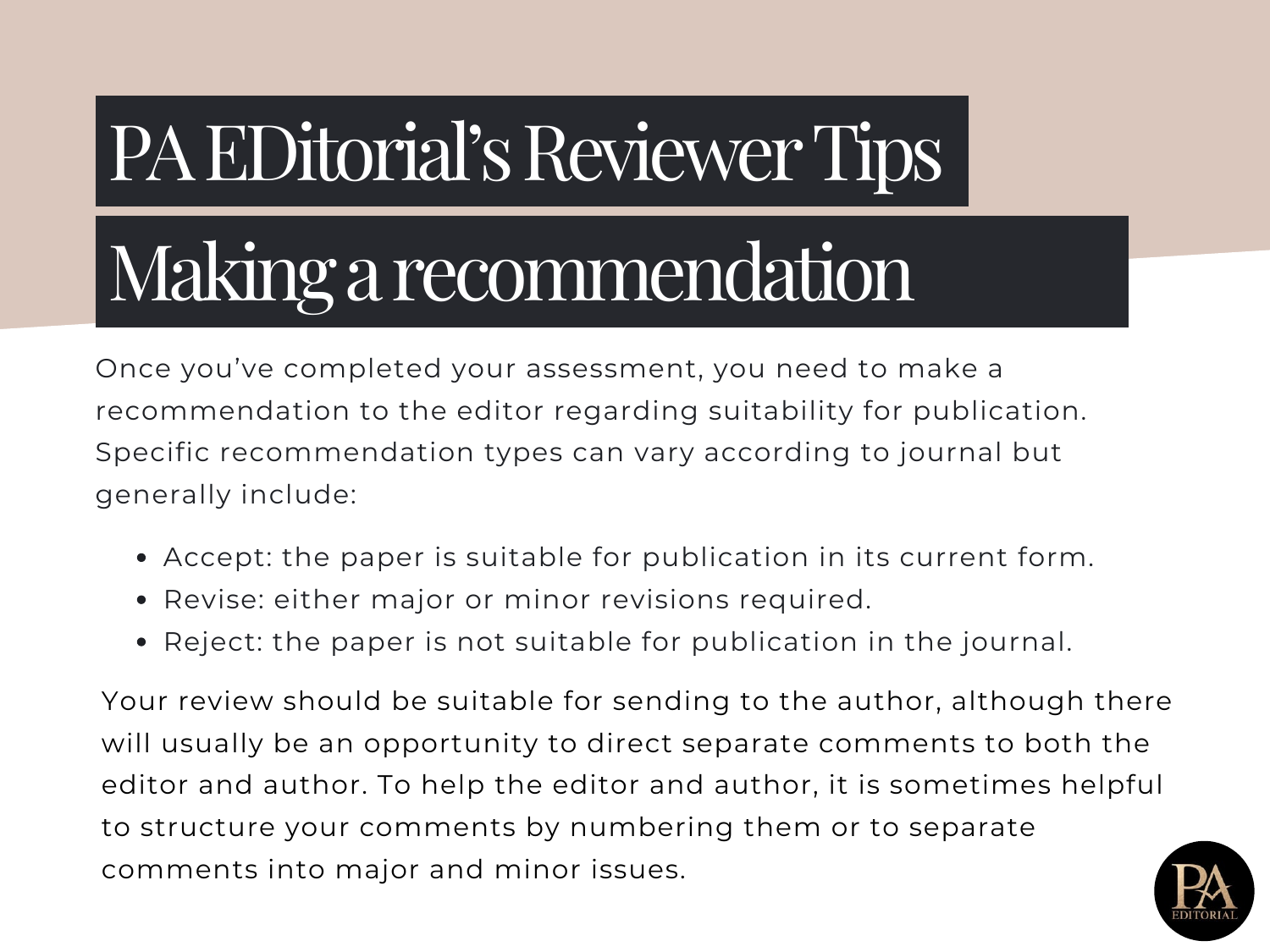#### Training programme

There are various ways you can receive credit for your review:

- Some publishers now offer training programmes for reviewers:
- [https://editorresources.taylorandfrancis.com/reviewer](https://editorresources.taylorandfrancis.com/reviewer-guidelines/peer-review-training/)guidelines/peer-review-training/
- [https://researcheracademy.elsevier.com/navigating](https://researcheracademy.elsevier.com/navigating-peer-review/certified-peer-reviewer-course)peer-review/certified-peer-reviewer-course
- http://news.wiley.com/revieweracademy

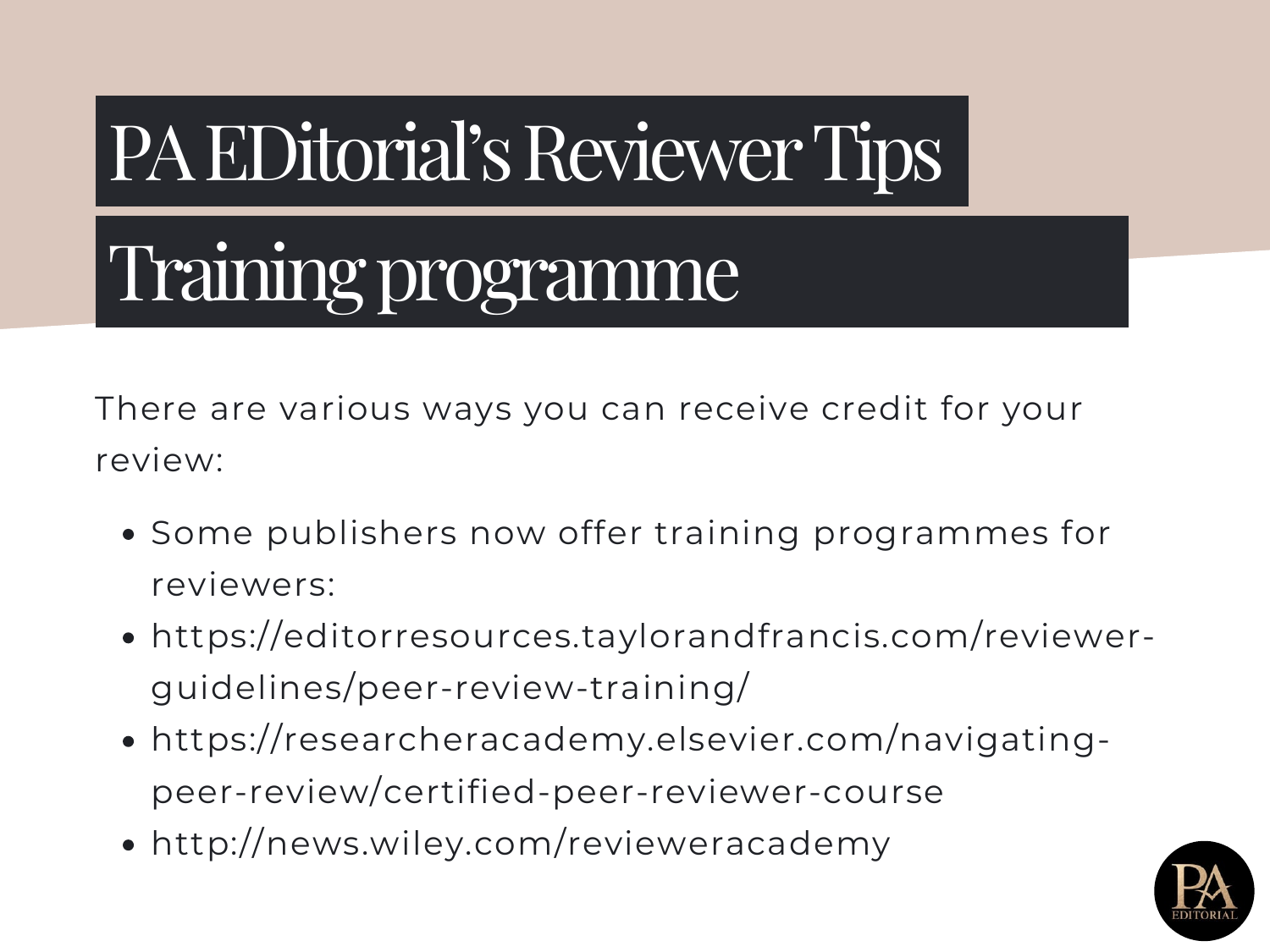#### Reviewer recognition – part one

- Some publishers will provide a reviewer recognition certificate on request.
- Often publishers will give free access to journal content for a limited amount of time or offer discounts on purchases.
- <https://publons.com/about/home/> Publons allows you to create a profile to keep track of your publications and those that you have peer-reviewed.
- <https://orcid.org/> ORCID allows you to create an ID and keep track of manuscripts you have peer-reviewed.
- https://www.elsevier.com/reviewers/role#recognition